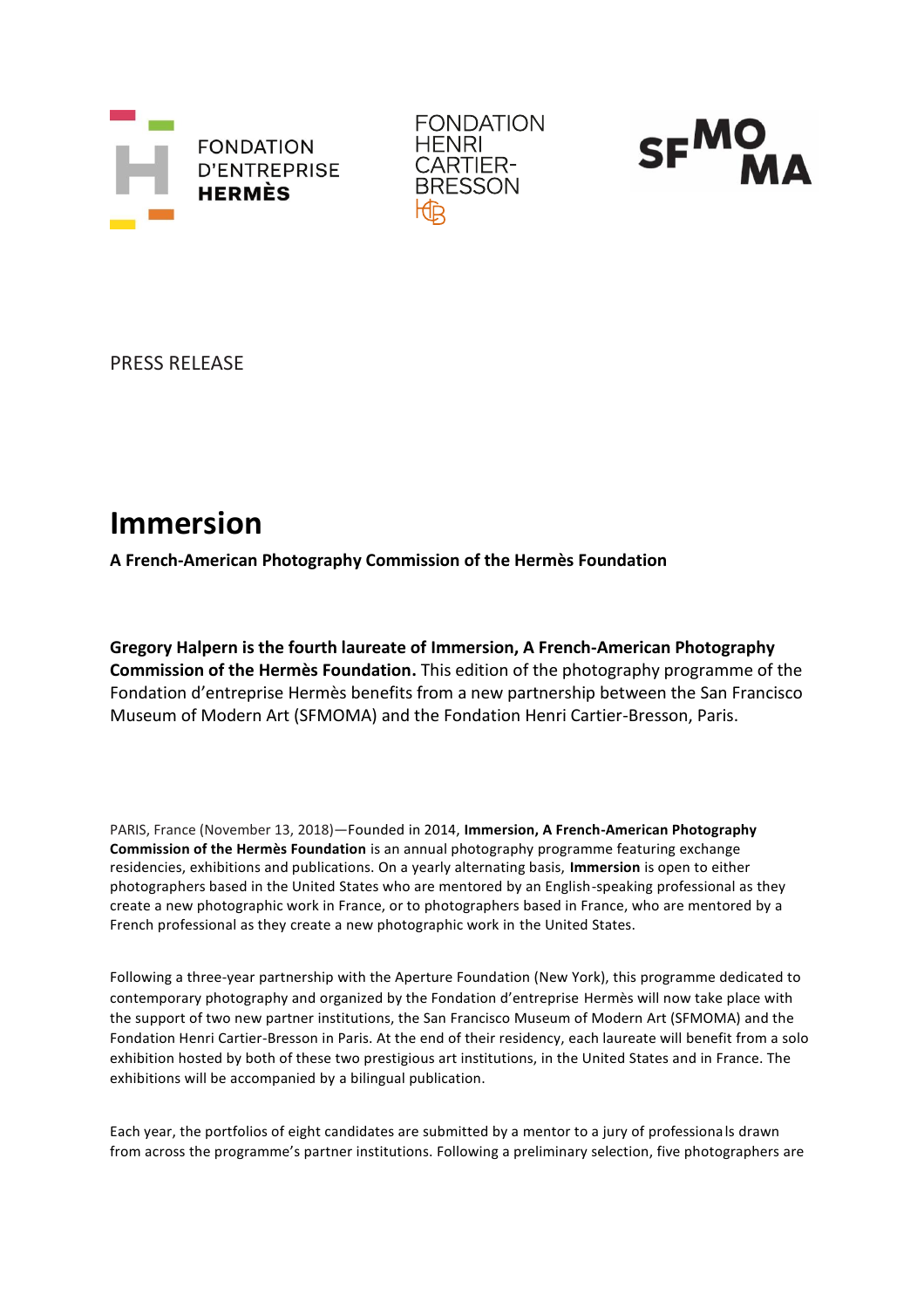each awarded a grant of €1,000 to develop a specific project and to create a presentation portfolio for submission to the jury.

This year's jury met in Paris on November 6th, 2018, on the occasion of Paris Photo, to select a laureate on the merit of their proposed project. The Fondation d'entreprise Hermès will award the laureate a grant of €40,000 to carry out their residency and their project, and will also fund their solo exhibitions at SFMOMA and the Fondation Henri Cartier-Bresson, as well as the publication of the book that accompanies this exhibition.

The mentor for the fourth edition is Clément Chéroux, Senior Curator of Photography at the San Francisco Museum of Modern Art. This year's laureate, **Gregory Halpern** (b. 1977 in Buffalo, New York), will carry out his residency in Guadeloupe in 2019 ahead of solo exhibitions of his work at SFMOMA in the summer of 2020 and at the Fondation Henri Cartier-Bresson in Paris in autumn 2020. A bilingual publication dedicated to his work will be published jointly by the Fondation d'entreprise Hermès and Aperture.

The previous laureates of **Immersion, A French-American Photography Commission of the Hermès Foundation** were **Sylvain Couzinet-Jacques** (France) in 2016, **Alessandra Sanguinetti** (United States) in 2017 and **Taysir Batniji** (France/Palestine) in 2018.

# **Gregory Halpern**

(Buffalo, New York, born in 1977) Laureate of the fourth edition of **Immersion, A French-American Photography Commission of the Hermès Foundation**



**Gregory Halpern** was born in 1977, in Buffalo, New York. He holds a BA in History and Literature from Harvard University and an MFA from California College of the Arts. *ZZYZX* (Mack, 2016) was awarded Photobook of the Year at Paris Photo in 2016, and he was the recipient of a Guggenheim Fellowship in 2014. He teaches photography at the Rochester Institute of Technology, in Rochester, New York. He has published several books of photographs, including *Confederate Moons* (TBW Books, 2018), *ZZYZX*, *A* (J&L Books, 2011) and *Harvard Works Because We Do* (Quantuck Lane, 2003). He has also published *East of the Sun, West of the Moon* (Études, 2014), a collaboration with Ahndraya Parlato, and he is the editor, along with Jason Fulford, of *The Photographer's Playbook: Over 250 Assignments and Ideas* (Aperture, 2014).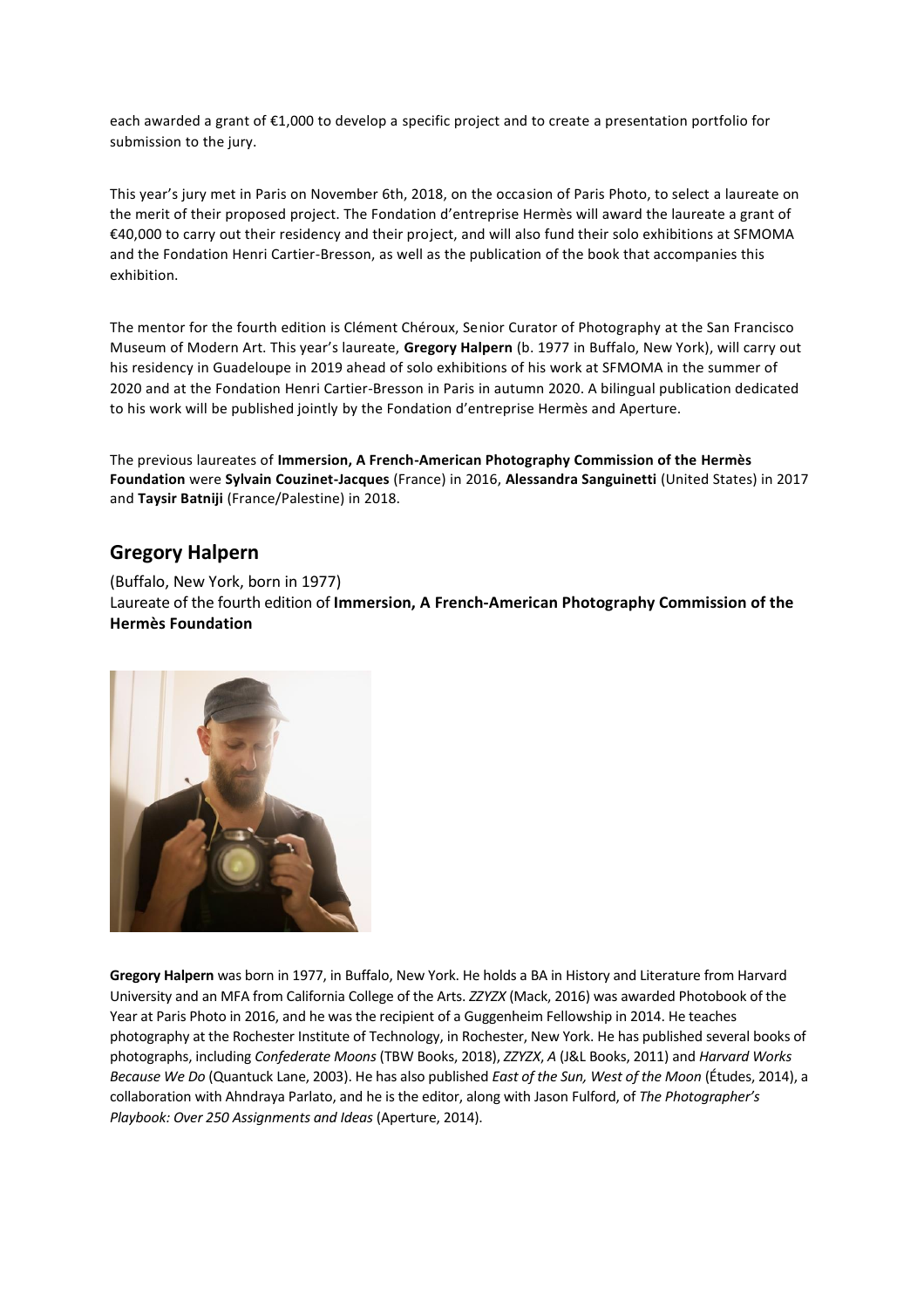# **Clément Chéroux**

Senior Curator of Photography at SFMOMA & Mentor of the fourth edition of **Immersion**

Clément Chéroux is a curator of photography and holds a doctorate in the history of art. From 2013 to 2016, he was Chief Curator of the Department of Photography for the Musée National d'Art Moderne at the Centre Pompidou and joined the museum as Curator of Photography in 2017. In January 2017, he joined the San Francisco Museum of Modern Art as Senior Curator of Photography for the Pritzker Center for Photography. He has curated numerous exhibitions including *The Memory of the Camps: Photography from Nazi Concentration and Extermination Camps, 1933-1999* (2001), *The Third Eye: Photography and the Occult* (2004), *The Subversion of Images: Surrealism, Photography, Film* (2009), *Shoot!: Existential Photography* (2010), *Henri Cartier-Bresson* (2014), *Paparazzi!: Photographers, Stars and Artists* (2014), *Walker Evans* (2017) and *The Train: RFK's Last Journey*  (2018). He has edited several dozen books on photography and photographic history.

# **Fondation d'entreprise Hermès**

The Fondation d'entreprise Hermès operates nine major programmes centred on skills, creativity and transmission: **New Settings** and **Artistes dans la Cité** for the performing arts, **Exhibitions** and **Artists' residencies** for the visual arts, Immersion for photography, **Manufacto – the Skills Factory** and its **Skills Academy** for the discovery and perfection of artisan trades. **H 3** is the Foundation's worldwide programme of support for organisations whose work reflects these central aims.

Our **Biodiversity** programme enacts a core commitment to protect fragile ecosystems for future generations. The Foundation's diverse activities are governed by a single, over-arching belief: *Our gestures define us*.

## **Fondation Henri Cartier-Bresson**

The Fondation Henri Cartier-Bresson was founded in 2003 to preserve, share and promote the work of Henri Cartier-Bresson and Martine Franck. It holds a unique and protected collection, and accompanies academics and exhibition curators in their research projects. The Foundation supports contemporary creation and promotes dialogue around photography through six annual exhibitions and the HCB Prize, as well as through events and educational workshops. In order to continue to develop its programming, the Foundation has moved to a new home in the Marais neighbourhood in Paris that features an exhibition space double the size of its previous site.

# **San Francisco Museum of Modern Art (SFMOMA)**

SFMOMA is dedicated to making the art for our time a vital and meaningful part of public life. Founded in 1935 as the first West Coast museum devoted to modern and contemporary art, a thoroughly transformed SFMOMA, with triple the gallery space, the largest space for display and study of photography at any art museum in the United States, an enhanced education center and new free public galleries, opened to the public on May 14, 2016. Since its inaugural year, the expanded museum has welcomed more than one million visitors annually.

## **Press images**

High-resolution images are available at: www.fondationdentreprisehermes.org/en/press-room (password available on request)

**Press contacts**